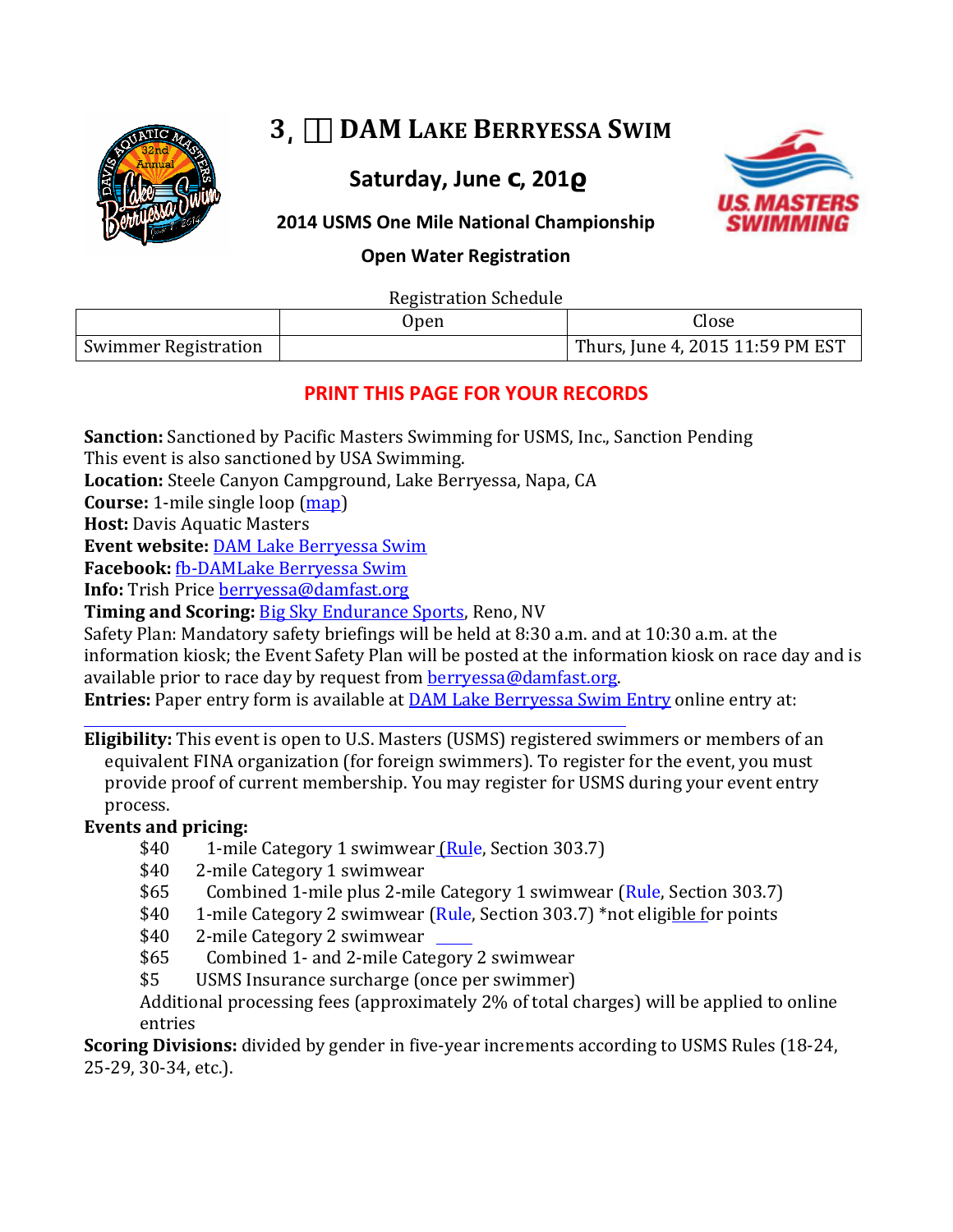**Awards:** Distinctive medals will be awarded to top the top 3 finishers in each scoring division in the Category 1 swims, and to the top overall finishers in the combined and Category 2 events.

**Entry deadline:** Online registration closes Thursday, June 4, 2015 at 11:59 PM (Eastern time); paper entries must be postmarked by Thursday, May 21, 2015.

#### **Event description**

Rules: This event will be governed by 2015 USMS Rules for Open Water Swimming. Start: Shallow water, wave starts (by age and gender). The first 2-mile wave starts at 9:45 a.m., first 1-mile wave starts at 11:40 a.m.

Finish: Ramp onshore

Course: 1-mile loop and 2-mile single loops, course closes 60 minutes after the first finisher for each wave; expected water temperature is 65-70 degrees F, air temperature average is 75-80 degrees F.

Check-in opens at 7:30 a.m. and closes at 9:30 a.m. for the 2-mile event and 11:25 a.m. for the 1-mile event

Snacks, water, and sports drink will be provided

Commemorative t-shirts and mugs may be purchased during event registration BBQ lunch may be purchased during event registration

Lodging: Primitive (no water or electricity) campsites are available at Steele Canyon, contact Trish Price for reservations. Full hookup camping sites are available at Pleasure Cove Marina (http://goberryessa.com, click on "Forever Resorts Marinas"). Nearest hotels are in Napa, Vacaville, or Fairfield.

#### **Anticipated timeli[ne:](http://goberryessa.com/)**

### **Check-in and Race Day registration open at 7:30 a.m.**

### **Check-in and registration close at:**

9:00 a.m. for USA-Swimming 2-mile 9:15 a.m. for USMS, Category 1, 2-mile 10:00 a.m. for USMS, Category 2, 2-mile 10:45 a.m. for USA-Swimming 1-mile 11:15 a.m. for USMS, Category 1, 1-mile 11:45 a.m. for USMS, Category 2, 1-mile

| Wave           | Age Group                          | Event                   | <b>Start Time</b> | Close Time   |
|----------------|------------------------------------|-------------------------|-------------------|--------------|
|                | 10&Under Girls & Boys USA-S 500 yd |                         | $9:15$ a.m.       | <b>NA</b>    |
| 2              | 15&Up Girls & Boys                 | USA-S 2-mile            | 9:30 a.m.         | 11:30 a.m.   |
| 3              | 18-39 Men                          | USMS 2-mile, Category 1 | $9:45$ a.m.       | 11:45 a.m.   |
| $\overline{4}$ | 18-39 Women                        | USMS 2-mile, Category 1 | $9:50$ a.m.       | $11:50$ a.m. |
| $\overline{5}$ | 40&Up Men                          | USMS 2-mile, Category 1 | $10:00$ a.m.      | $12:00$ p.m. |
| 6              | 40&Up Women                        | USMS 2-mile, Category 1 | $10:05$ a.m.      | 12:05 p.m.   |
|                |                                    |                         |                   |              |
|                |                                    |                         |                   |              |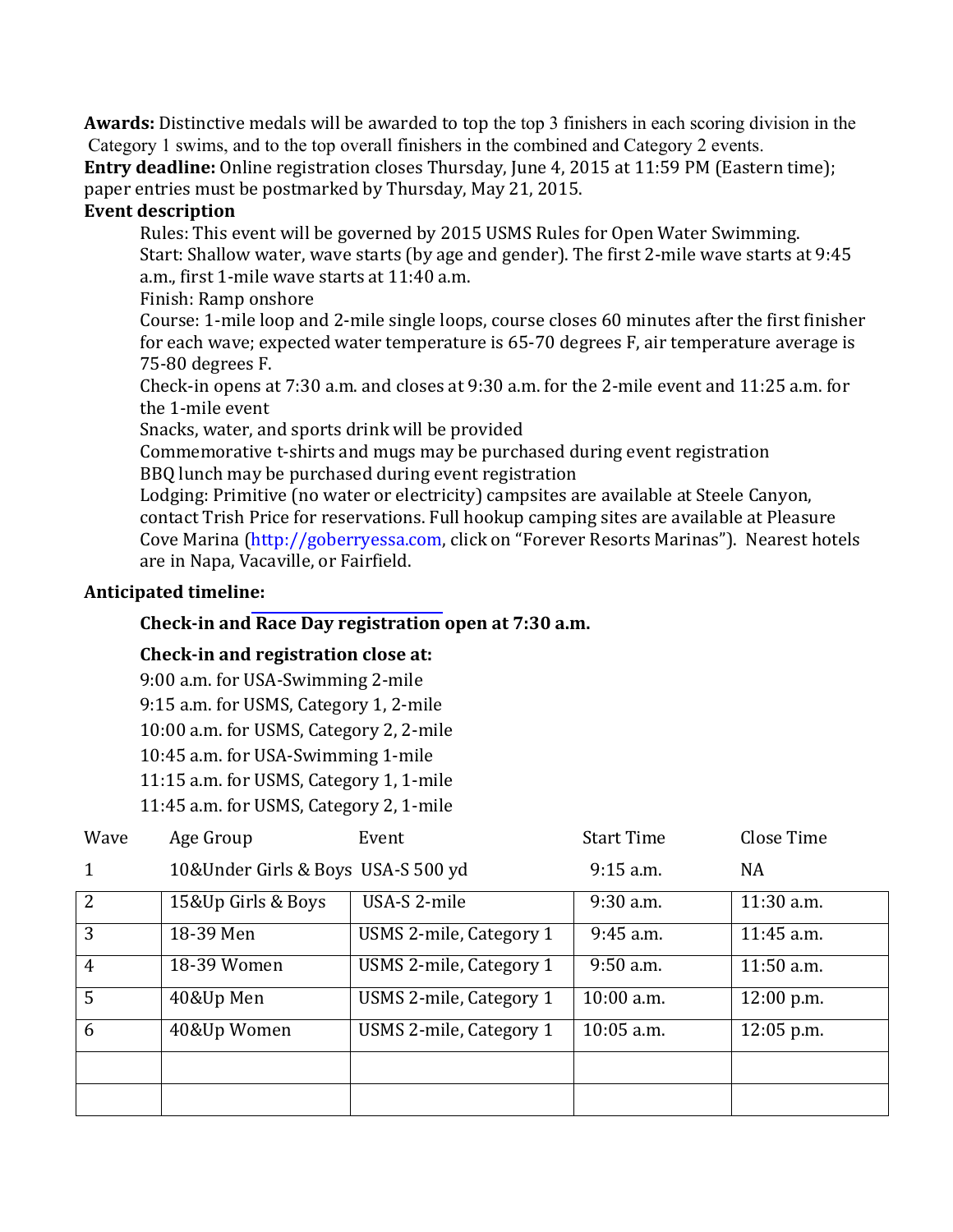| 7  | Men & Women        | USMS 2-mile, Category 2           | $10:15$ a.m. | 12:15 p.m.   |
|----|--------------------|-----------------------------------|--------------|--------------|
| 8  | 15&Up Girls & Boys | USA-S 1-mile                      | $11:00$ a.m. | 12:00 p.m.   |
| 9  | 11-14 Boys         | USA-S 1-mile                      | $11:05$ a.m. | $12:05$ p.m. |
| 10 | 11-14 Girls        | USA-S 1-mile                      | $11:10$ a.m. | 12:10 p.m.   |
| 11 | 18-39 Men          | USMS 1-mile, Category 1<br>(OWNC) | $11:30$ a.m. | 12:30 p.m.   |
| 12 | 18-39 Women        | USMS 1-mile, Category 1<br>(OWNC) | 11:35 a.m.   | 12:35 p.m.   |
| 13 | 40&Up Men          | USMS 1-mile, Category 1<br>(OWNC) | 11:45 a.m.   | 12:45 p.m.   |
| 14 | 40&Up Women        | USMS 1-mile, Category 1<br>(OWNC) | $11:50$ a.m. | $12:50$ p.m. |
| 15 | Men & Women        | USMS 1-mile, Category 2<br>(OWNC) | 12:00 p.m.   | $1:00$ p.m.  |

DAM is a 501(c)(3) organization that supports local swimming related organizations and swimmers with donations and scholarships. All proceeds support the DAM mission.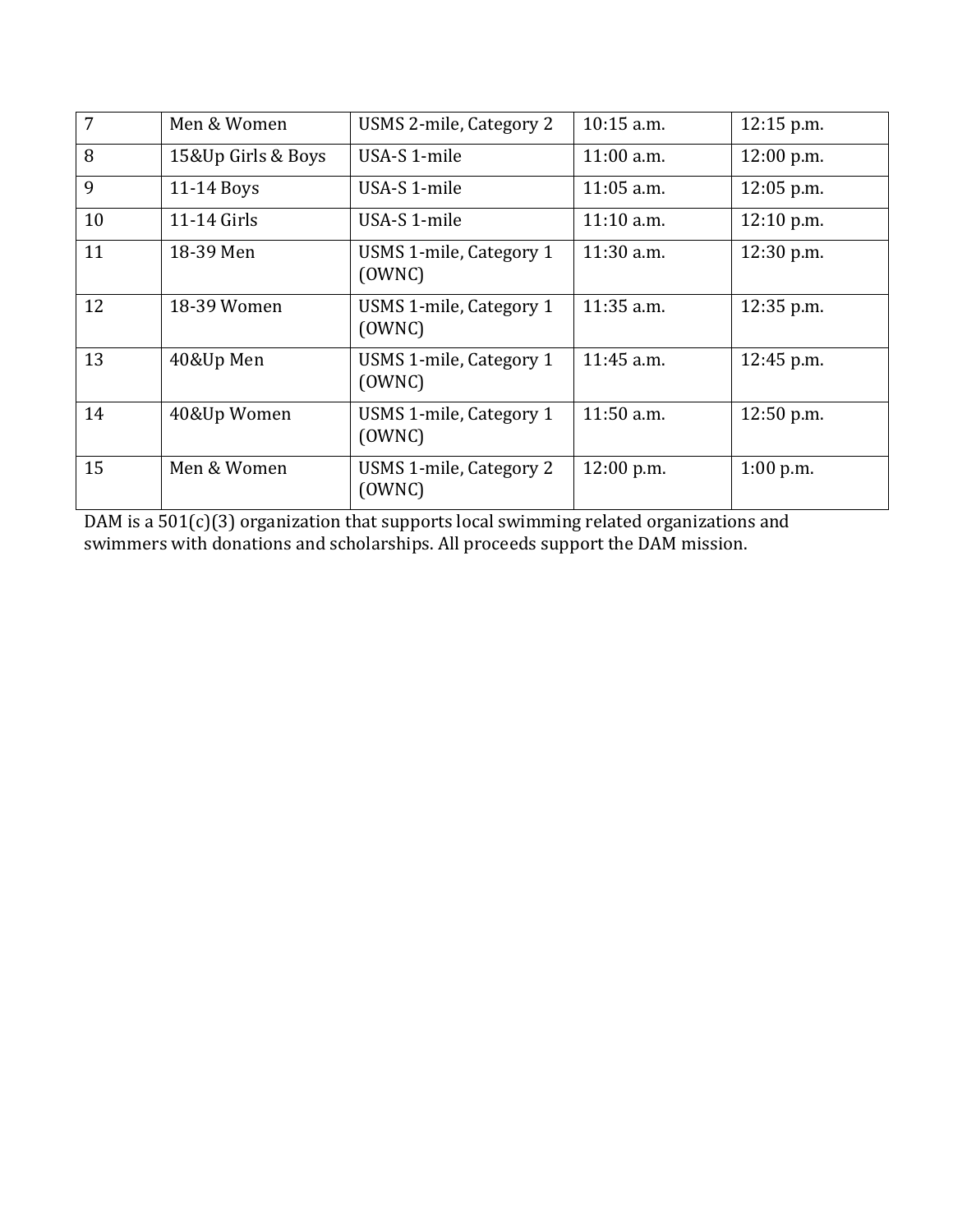### Official Entry Form

### 3 DAM Lake Berryessa Open Water Swim

#### **Saturday, June , 201 at Steele Canyon Resort, Lake Berryessa, Napa, CA Sanctioned by Pacific Masters Swimming for USMS, Inc., Sanction h Links to online entry and event information:**

## **[Please type in Adobe Reader or print clearly \(one form per swimmer,](https://www.clubassistant.com/club/meet_information.cfm?c=1741&smid=5368) all information is required):**

| <b>Swimmer Personal information</b>                                   |       |               |        |           |
|-----------------------------------------------------------------------|-------|---------------|--------|-----------|
| <b>Name (first MI last)</b>                                           |       |               |        |           |
|                                                                       |       |               |        |           |
|                                                                       |       |               |        |           |
| <b>Address (street)</b>                                               |       |               |        |           |
| <b>Address 2</b>                                                      |       |               |        |           |
|                                                                       | City: |               | State: | Zip Code: |
| <b>Phone number</b>                                                   |       |               |        |           |
| (on race day)                                                         |       |               |        |           |
| <b>Email address</b>                                                  |       |               |        |           |
| Date of birth and age<br>on June, 201                                 |       |               |        |           |
| Gender                                                                | JMale | <b>Female</b> |        |           |
| USMS/USA Swimming member information (attach copy of membership card) |       |               |        |           |
| <b>Membership number</b>                                              |       |               |        |           |
| Club                                                                  |       |               |        |           |
| (with code, if known)                                                 |       |               |        |           |

**WAIVER: I, the undersigned participant, intending to be legally bound, hereby certify that I am physically fit and have not been otherwise informed by a physician. I acknowledge that I am aware of all the risks inherent in Masters Swimming (training and competition), including possible permanent disability or death, and agree to assume all of those risks. AS A CONDITION OF MY PARTICIPATION IN THE MASTERS PROGRAM OR ANY ACTIVITIES INCIDENT THERETO, I HEREBY WAIVE ANY AND ALL RIGHTS TO CLAIMS FOR LOSS OR DAMAGES CAUSED BY NEGLIGENCE, ACTIVE OR PASSIVE, OF THE FOLLOWING: UNITED STATES MASTERS SWIMMING, INC., THE LOCAL MASTERS SWIMMING COMMITTEES, THE CLUBS, HOST FACILITIES, MEET SPONSORS, MEET COMMITTEES, OR ANY INDIVIDUALS OFFICIATING AT THE MEETS OR SUPERVISING SUCH ACTIVITIES. In addition, I agree to abide by and be governed by the rules of USMS. Finally, I specifically acknowledge that I am aware of all risks inherent in open water swimming and agree to assume those risks.** 

| ╌<br>лие:<br>$  -$ |
|--------------------|
|                    |

**Signature** (if signature is omitted, entry cannot be processed) **Emergency contact information:**

**Name Phone number at the lake**